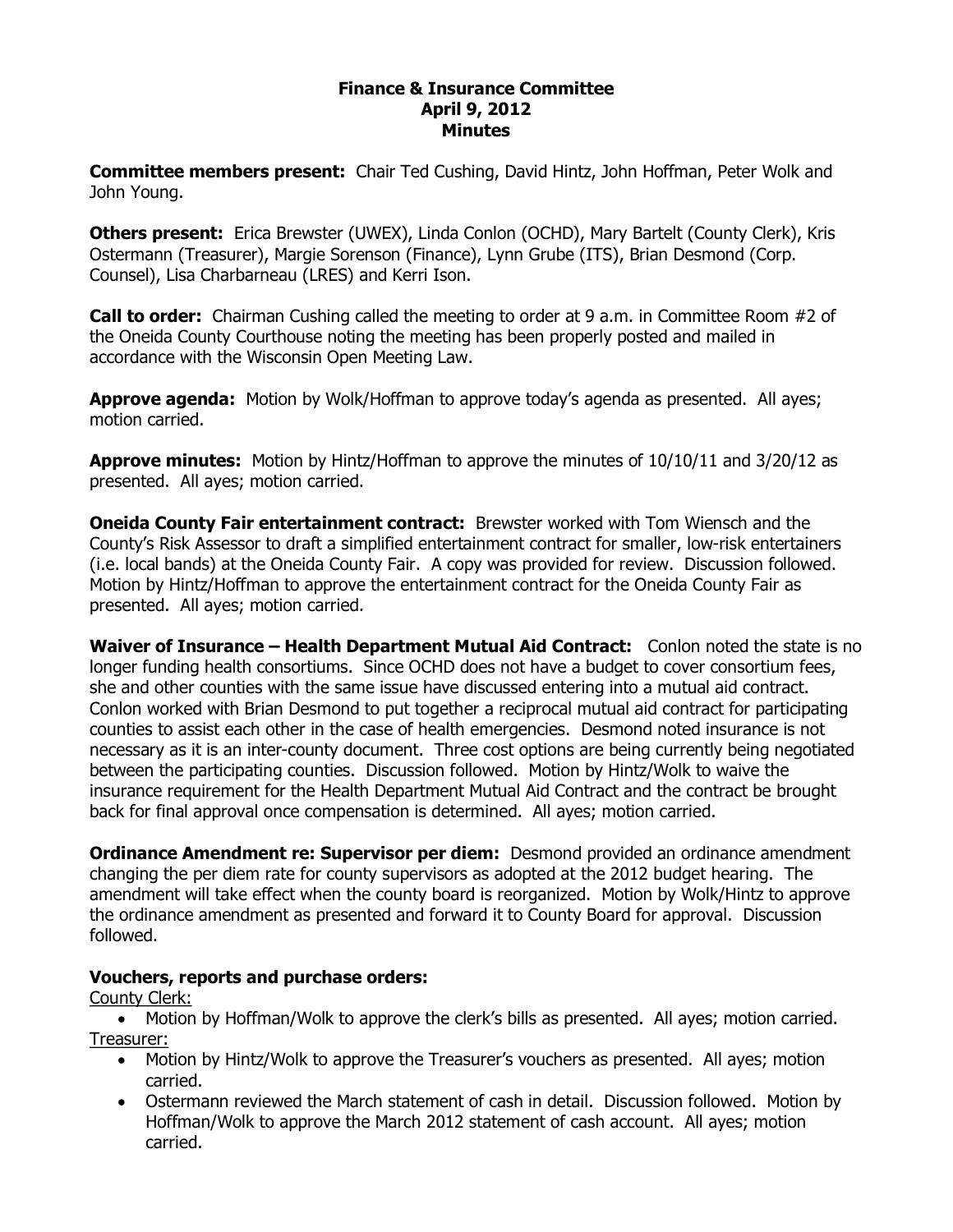#### Finance:

- · Motion by Hoffman/Wolk to approve the vouchers and blanket purchase orders as presented. All ayes; motion carried.
- · Sorenson reviewed the February 2012 investments. Discussion followed. Motion by Hoffman/Hintz to accept the February 2012 investment report. All ayes; motion carried.
- · Sorenson submitted resolution to approve a 2011 budget transfer from the Contingency Fund to the Rural Road Directory to cover the overdrawn account. Motion by Hoffman/Wolk to approve the resolution to cover the overdrawn account as presented. All ayes; motion carried
- · Sorenson reported an error was made in figuring the 2012 levy limits. She reviewed the correction in detail and the process in which to remedy it. Sorenson recommended drafting a resolution for County Board approval requesting the same remedy as the City of Fox Lake, and forward it to the Legislature for consideration. She also recommended the resolution be forwarded to other governmental entities in an effort to encourage the Legislature to create a way for the Department of Revenue to correct such an error in the subsequent year. Motion by Hoffman/Hintz that the Finance Director work with Corporation Counsel to draft a resolution requesting a remedy to correct the error to the 2012 level limit, encourage associations representing governmental entities to support legislation to have the Department of Revenue create a mechanism to allow for the correction of levy limit errors, and also contact the Wisconsin Counties Association, WI League of Municipalities, WI Taxpayers Association and the Association for School Districts regarding the issue. All ayes; motion carried.

## **Line item transfers:**

- Sorenson presented 2011 line item transfers for ADRC, Social Services, Land and Water Conservation, Regional Transportation Study, County Board, Forestry, LRES, Advertising, and Corporation Counsel. Motion by Hoffman/Hintz to approve the 2011 line item transfers as presented and forward to County Board for approval. All ayes; motion carried.
- · Sorenson presented 2012 line item transfers for Land and Water Conservation (AIS), Emergency Management, and Health and Aging Facility. Motion by Hoffman/Hintz to approve the 2012 line item transfers as presented. All ayes; motion carried.

**Resolution for line item transfers:** Motion by Cushing/Wolk to accept the resolution for line item transfers as presented and forward to County Board for approval. All ayes; motion carried.

**Closed session:** Motion by Hoffman/Hintz to enter into closed session pursuant to section 19.85(1)(c), (f), and (g), Wis. Stats., for the purpose of: (1) considering the employment and performance evaluation of an Oneida County employee; and, (2) considering financial, medical, social, or personal histories or disciplinary data of specific persons, preliminary consideration of specific personnel problems or the investigation of specific charges, which, if discussed in public would likely have an adverse effect on the reputation of the person referred to in such data; and (3) conferring with legal counsel concerning strategy to be adopted by the governmental body with respect to litigation in which it is or is likely to become involved. (Topic: ITS Personnel Matters). Roll call vote: Hoffman-aye; Hintz-aye; Wolk-aye; Young-aye; Cushing-aye. Motion carried.

Discussion held in closed session.

Motion by Hoffman/Wolk to return to open session. Roll call vote: Hoffman-aye; Hintz-aye; Wolkaye; Young-aye; Cushing-aye. Motion carried.